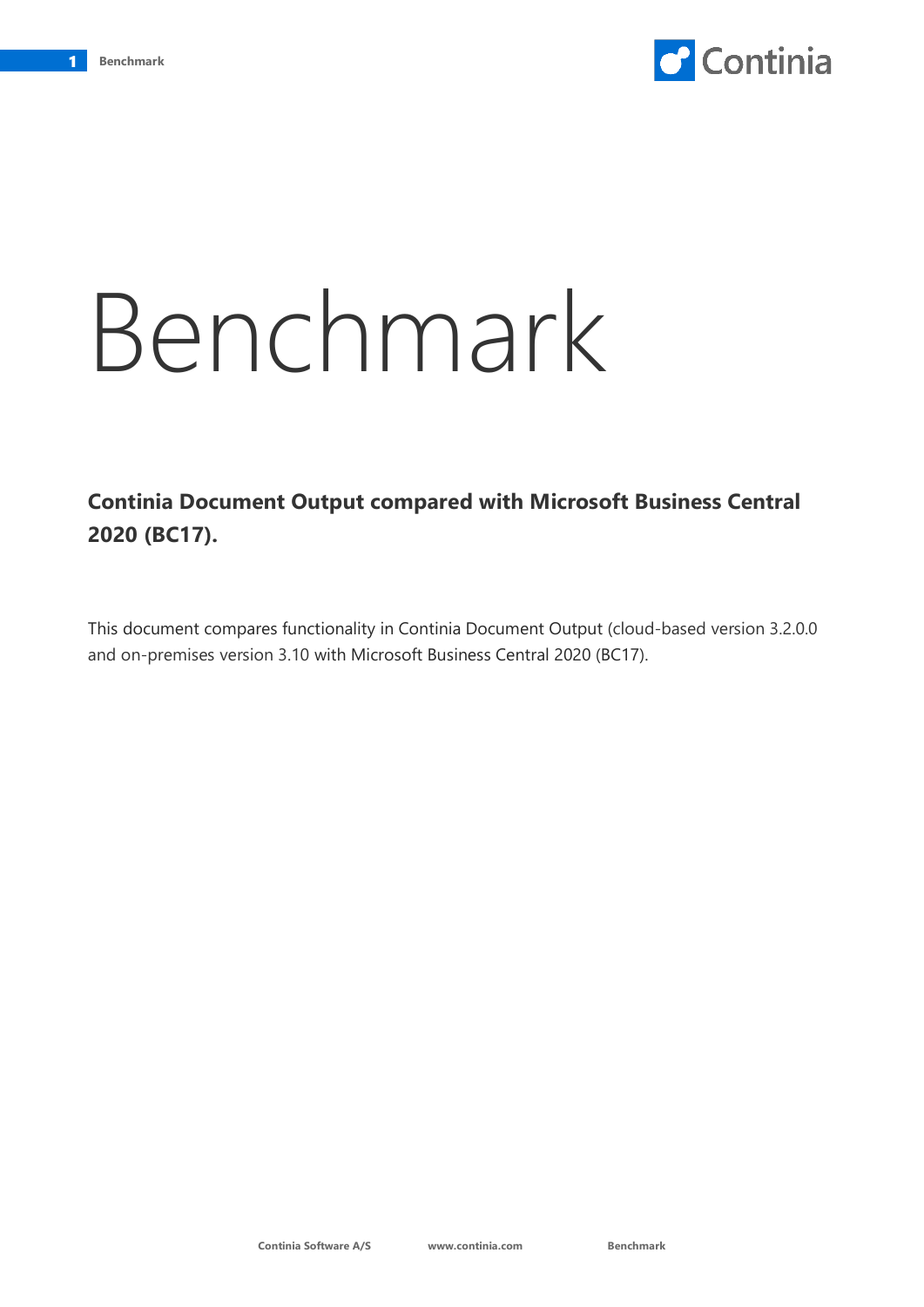

## Features

In the list below, features and functionality in Document Output are compared with BC17.

| Features                                                                                                    | <b>Microsoft Business</b><br>5<br>S<br>Central (B | <b>DO</b> on premises | <b>DO cloud</b> |
|-------------------------------------------------------------------------------------------------------------|---------------------------------------------------|-----------------------|-----------------|
| Send e-mails                                                                                                |                                                   |                       |                 |
| Send e-mail with templates                                                                                  | $\checkmark$                                      |                       |                 |
| One click to send all unsent documents. Shipments, Invoice, Credit Memo etc.                                |                                                   |                       |                 |
| Print                                                                                                       |                                                   |                       |                 |
| Standard print from Business Central                                                                        | $\checkmark$                                      |                       |                 |
| Print with background & merge PDF                                                                           |                                                   |                       |                 |
| Print using Continia local print service                                                                    |                                                   |                       |                 |
| Templates                                                                                                   |                                                   |                       |                 |
| E-mail templates per report with text and picture                                                           |                                                   |                       |                 |
| 28 available templates from Continia Online                                                                 |                                                   |                       |                 |
| Templates in different languages                                                                            |                                                   | $\checkmark$          |                 |
| Templates with dimensions                                                                                   |                                                   |                       |                 |
| Templates with variant                                                                                      |                                                   |                       |                 |
| Attach additional documents to template                                                                     |                                                   |                       |                 |
| Use e-mail signatures based on date                                                                         |                                                   |                       |                 |
| Merge fields to setup e-mail templates, text and signatures                                                 |                                                   |                       |                 |
| Easy setup of how to find the e-mail recipient from customer card/Vendor Card or e-<br>mail recipient table |                                                   |                       |                 |
| <b>Fact boxes and Actions</b>                                                                               |                                                   |                       |                 |
| Customer fact box (with e-mail $log$ ) – e-mail recipients                                                  |                                                   |                       |                 |
| Fact box on Quotes, Orders, Invoices etc. with e-mail log                                                   |                                                   |                       |                 |
| Post and Send/print Action on Sales Orders and Sales Invoice.                                               |                                                   |                       |                 |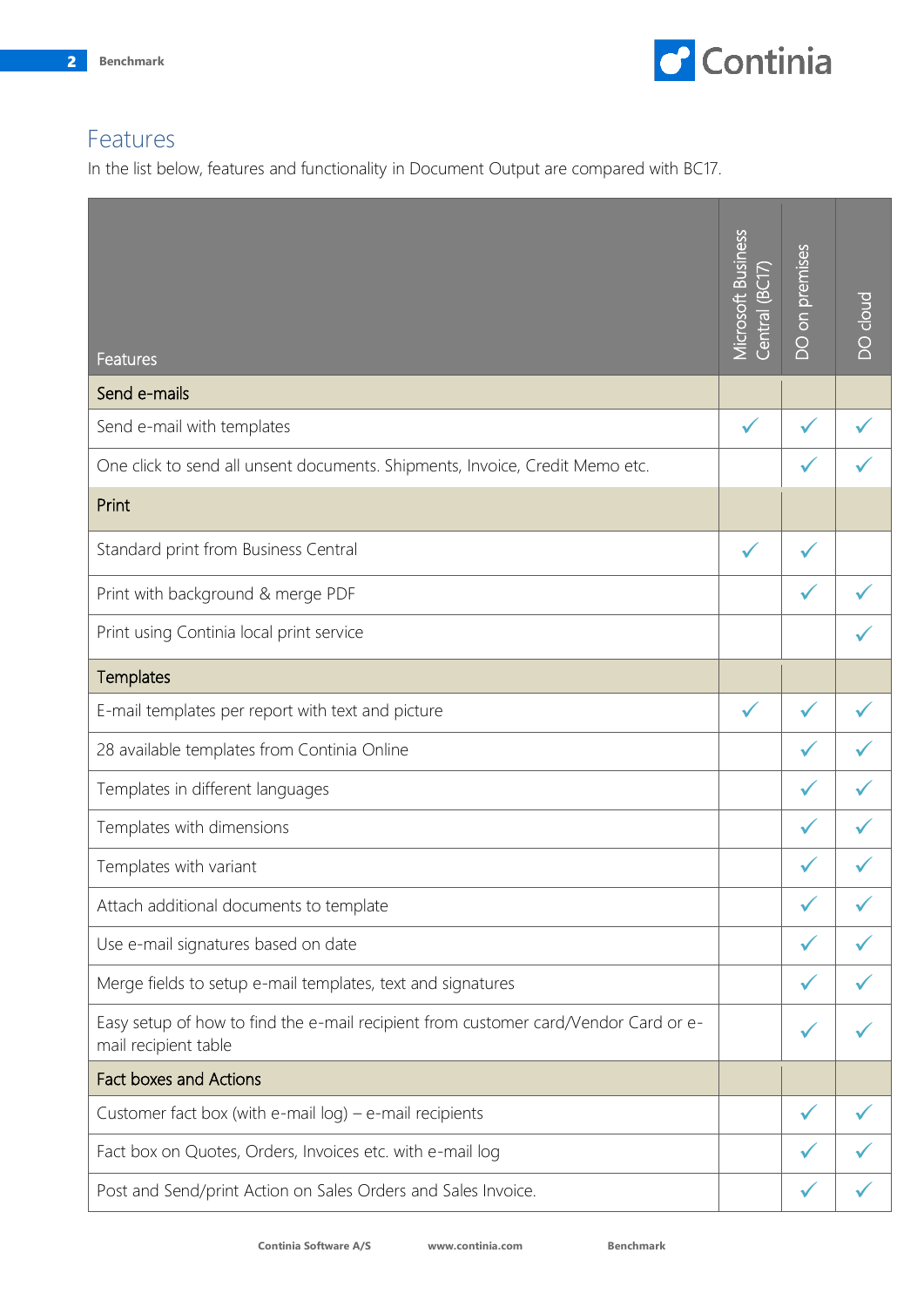

| Features                                                                                                | <b>Microsoft Business</b><br>$\tilde{\Xi}$<br>Central | on premises<br>Ō | cloud<br>$\overline{O}$ |
|---------------------------------------------------------------------------------------------------------|-------------------------------------------------------|------------------|-------------------------|
| E-Mail                                                                                                  |                                                       |                  |                         |
| Flexible e-mail recipient setup incl. To, Cc and Bcc                                                    |                                                       |                  |                         |
| Template for easy setup of e-mail recipients on customers                                               |                                                       |                  |                         |
| Attach open document in a zip or PDF file with Statements, Finance Charge and<br>Reminders              |                                                       |                  |                         |
| Limit e-mail log for a period                                                                           |                                                       |                  |                         |
| Combine document to one PDF. (Send multiple invoices in one PDF)                                        |                                                       |                  |                         |
| Use Custom Report Layout per customer                                                                   |                                                       |                  |                         |
| Use Custom Report Layout per template line                                                              |                                                       |                  |                         |
| Background and merge PDF                                                                                |                                                       |                  |                         |
| Merge a PDF with the created PDF, for example Sales and Delivery Terms merged<br>with Order and Invoice |                                                       |                  |                         |
| Background PDF on the created PDF for example on the letter head                                        |                                                       |                  |                         |
| Save request page on template                                                                           |                                                       |                  |                         |
| Print documents with background and merge PDF                                                           |                                                       |                  |                         |
| <b>SMTP</b>                                                                                             |                                                       |                  |                         |
| Put e-mails in queue                                                                                    |                                                       |                  |                         |
| E-mail job, easy setup of mail jobs with simple filters.                                                |                                                       |                  |                         |
| Flexible setup of from E-Mail address                                                                   |                                                       |                  |                         |
| Misc.                                                                                                   |                                                       |                  |                         |
| E-mail log, show e-mail log from Customer, Vendor, Quote, Order and posted<br>documents                 |                                                       |                  |                         |
| Easy setup of merge fields                                                                              |                                                       |                  |                         |
| Drag and drop documents to e-mails                                                                      |                                                       |                  |                         |
| PDF certificate to sign PDF documents                                                                   |                                                       |                  |                         |